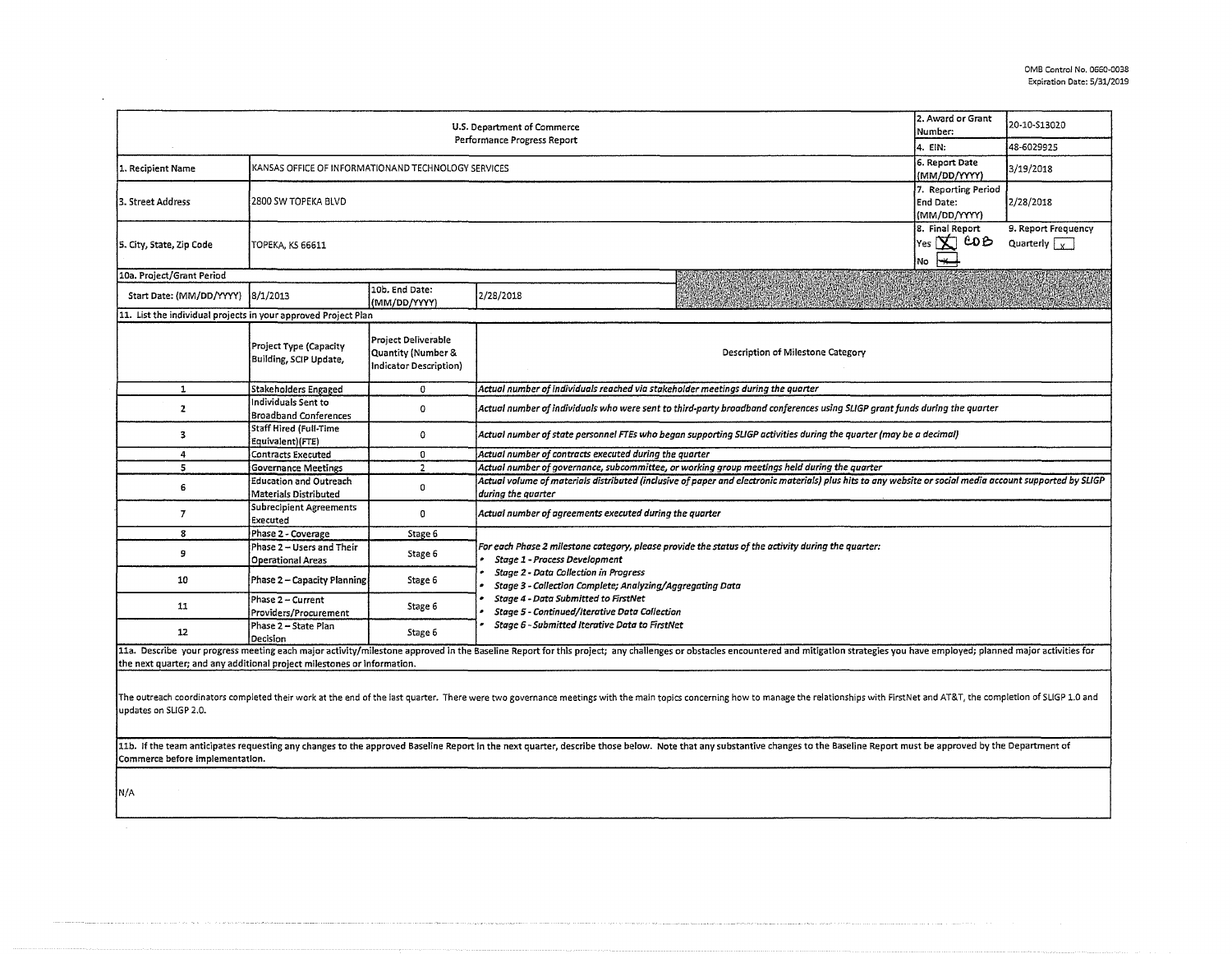in.

| 11c. Provide any other information that would be useful to NTIA as it assesses this project's progress.                                                    |                               |                        |                                                                                                                                                                     |                      |                               |                   |                 |                                         |                                          |
|------------------------------------------------------------------------------------------------------------------------------------------------------------|-------------------------------|------------------------|---------------------------------------------------------------------------------------------------------------------------------------------------------------------|----------------------|-------------------------------|-------------------|-----------------|-----------------------------------------|------------------------------------------|
| IN/A                                                                                                                                                       |                               |                        |                                                                                                                                                                     |                      |                               |                   |                 |                                         |                                          |
|                                                                                                                                                            |                               |                        |                                                                                                                                                                     |                      |                               |                   |                 |                                         |                                          |
| 11d. Describe any success stories or best practices you have identified. Please be as specific as possible.                                                |                               |                        |                                                                                                                                                                     |                      |                               |                   |                 |                                         |                                          |
| N/A                                                                                                                                                        |                               |                        |                                                                                                                                                                     |                      |                               |                   |                 |                                         |                                          |
| 12. Personnel                                                                                                                                              |                               |                        |                                                                                                                                                                     |                      |                               |                   |                 |                                         |                                          |
| 12a. If the project is not fully staffed, describe how any lack of staffing may impact the project's time line and when the project will be fully staffed. |                               |                        |                                                                                                                                                                     |                      |                               |                   |                 |                                         |                                          |
|                                                                                                                                                            |                               |                        |                                                                                                                                                                     |                      |                               |                   |                 |                                         |                                          |
| IN/A                                                                                                                                                       |                               |                        |                                                                                                                                                                     |                      |                               |                   |                 |                                         |                                          |
|                                                                                                                                                            |                               |                        |                                                                                                                                                                     |                      |                               |                   |                 |                                         |                                          |
| Job Title                                                                                                                                                  | FTE%                          |                        | 12b. Staffing Table - Please include all staff that have contributed time to the project. Please do not remove individuals from this table.<br>Project (s) Assigned |                      |                               |                   |                 |                                         |                                          |
| <b>SWIC</b>                                                                                                                                                | 0.54                          |                        | Provide oversight of all SLIGP activities                                                                                                                           |                      |                               |                   |                 |                                         | Change<br>No Change                      |
| <b>OEC Trainer</b>                                                                                                                                         | 0.00                          |                        | Dissemination of SLIGP Information to general public                                                                                                                |                      |                               |                   |                 |                                         | No Change                                |
| <b>OEC Trainer</b>                                                                                                                                         | 0.00                          |                        | Dissemination of SLIGP information to general public                                                                                                                |                      |                               |                   |                 |                                         |                                          |
| Outreach Coordinator                                                                                                                                       | 0.00                          |                        | Education and outreach of PSBN to general public                                                                                                                    |                      |                               |                   |                 |                                         |                                          |
| Outreach Coordinator                                                                                                                                       | 0.00                          |                        | Education and outreach of PSBN to general public                                                                                                                    |                      |                               |                   |                 |                                         |                                          |
| Grant Administrator                                                                                                                                        | 1.00                          | Administer SLIGP grant |                                                                                                                                                                     |                      |                               |                   |                 |                                         |                                          |
| No Change<br>13. Subcontracts (Vendors and/or Subrecipients)                                                                                               |                               |                        |                                                                                                                                                                     |                      |                               |                   |                 |                                         |                                          |
| 13a. Subcontracts Table - Include all subcontractors. The totals from this table must equal the "Subcontracts Total" in Question 14f.                      |                               |                        |                                                                                                                                                                     |                      |                               |                   |                 |                                         |                                          |
| Name                                                                                                                                                       | <b>Subcontract Purpose</b>    |                        | Type<br>(Vendor/Subrec.)                                                                                                                                            | RFP/RFQ Issued (Y/N) | Contract<br>Executed<br>(Y/N) | <b>Start Date</b> | <b>End Date</b> | <b>Total Federal Funds</b><br>Allocated | <b>Total Matching Funds</b><br>Allocated |
| KUCR                                                                                                                                                       | GIS, data processing, mapping |                        | vendor                                                                                                                                                              | N                    | Y                             | 7/21/2015         | 8/31/2015       | \$32,155,00                             | \$0.00                                   |
| <b>KUCR</b>                                                                                                                                                | GIS, data processing, mapping |                        | lvendor                                                                                                                                                             | Ν                    | Υ                             | 10/26/2015        | 12/31/2015      | \$25,495.00                             | \$0.00                                   |
|                                                                                                                                                            |                               |                        |                                                                                                                                                                     |                      |                               |                   |                 |                                         |                                          |
| 13b. Describe any challenges encountered with vendors and/or subrecipients.                                                                                |                               |                        |                                                                                                                                                                     |                      |                               |                   |                 | \$57,650.00                             |                                          |
|                                                                                                                                                            |                               |                        |                                                                                                                                                                     |                      |                               |                   |                 |                                         |                                          |
|                                                                                                                                                            |                               |                        |                                                                                                                                                                     |                      |                               |                   |                 |                                         |                                          |
|                                                                                                                                                            |                               |                        |                                                                                                                                                                     |                      |                               |                   |                 |                                         |                                          |

. ·="·"•·==··· -·····~-• .. "·'·"".... ~.•.=~~~~~-----------------"-----

 $\sim$